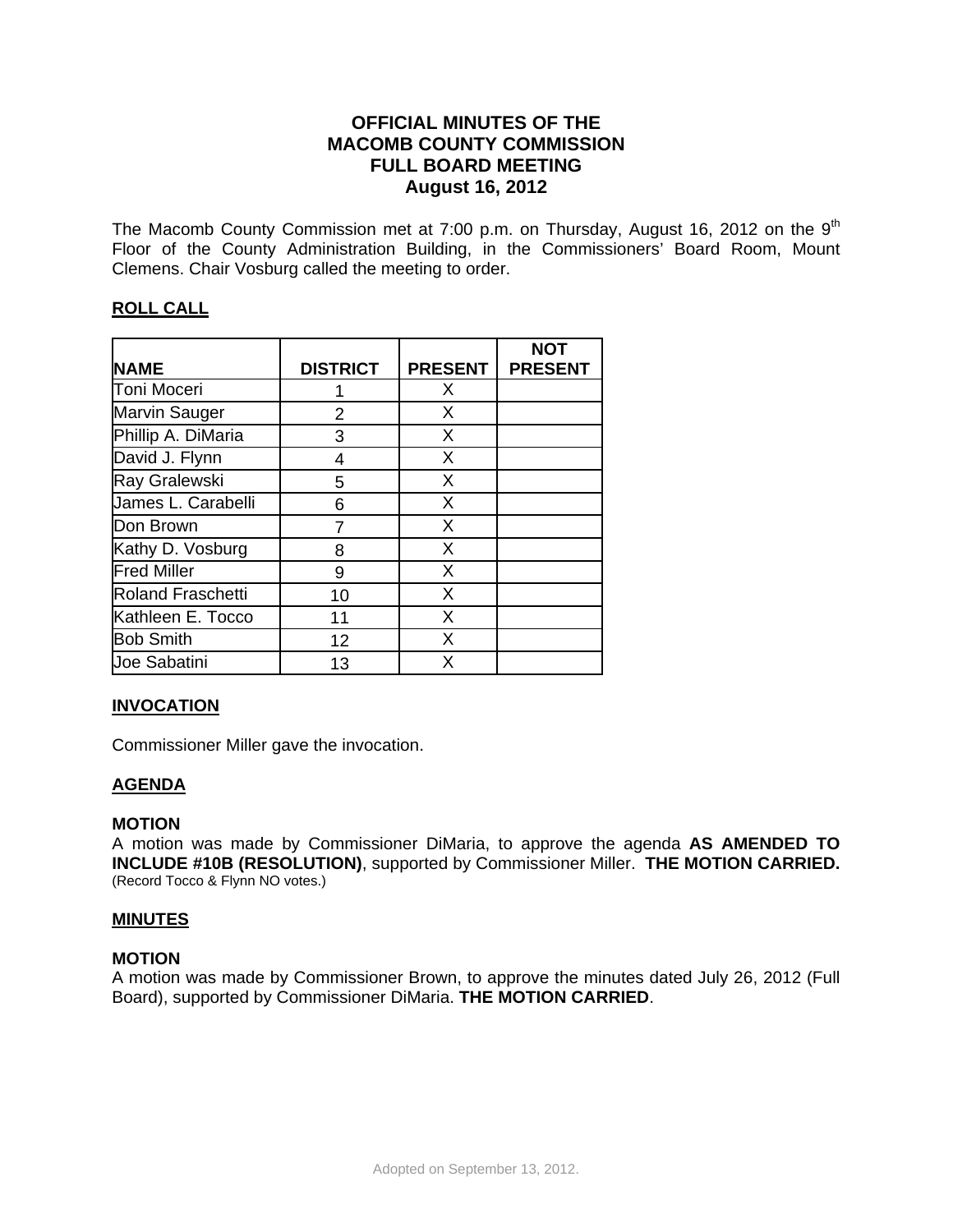## **PUBLIC PARTICIPATION**

Roger Holtslander, 23140 Wellington Crescent, Clinton Twp. Russell Holtslander, 23140 Wellington Crescent, Clinton Twp. Ken Nowak, 32410 Newcastle, Warren Gloria Sankuer, 5230 Engleman, Warren Rich Kucharek, 31237 Frank Drive, Warren

## *COMMITTEE REPORTS*

## **ECONOMIC DEVELOPMENT COMMITTEE MEETING – August 15, 2012**

The clerk read the recommendation from the Economic Development Committee and a motion was made by Co-Chairs Carabelli & Flynn, to adopt the committee recommendation:

**R12-052** Receive and file the adopted resolution from the City of Roseville establishing Commercial Rehabilitation District for 20891 13 Mile, Roseville, Michigan, as attached. Further, a copy of this Board of Commissioners' action is directed to be delivered forthwith to the Office of the County Executive.

#### **THE MOTION CARRIED.**

## **FINANCE COMMITTEE MEETING – August 15, 2012**

The clerk read the recommendations from the Finance Committee and a motion was made by Chair Brown, supported by Vice-Chair Miller, to adopt the committee recommendations:

Commissioner Miller asked to separate item #6. There were NO objections.

- **R12-053** Approve an increase in the budgeted expenditures in the 2012 Planning Special Aerial Photos Account (Org/Key 36180120) in the amount of \$88,457 from Program Fund Balance for payment of Spring 2012 Digital Aerial Photography Partnership invoice (State of Michigan \$64,419) and replacement of GIS mapping server and related computer hardware (\$15,000 estimate IT department); Further, this budget action addresses budgetary issues only. It does not constitute the Commission's approval of any County contract. If a contract requires Commission approval under the County's Contracting Policy or the County's Procurement Ordinance, such approval must be sought separately; further, a copy of this Board of Commissioners' action is directed to be delivered forthwith to the Office of the County Executive.
- **R12-054** Approve the 2012 budget transfer requests for fund 350 Emergency Management Grants in the amount of \$241,000 for the 2008 Urban Area Security Initiative (UASI) Grant Program and \$185,000 for the 2009 Urban Area Security Initiative (UASI) Grant Program; further, this budget action addresses budgetary issues only. It does not constitute the Commission's approval of any County contract. If a contract requires Commission approval under the County's Contracting Policy or the County's Procurement Ordinance, such approval must be sought separately; further, a copy of this Board of Commissioners' action is directed to be delivered forthwith to the Office of the County Executive.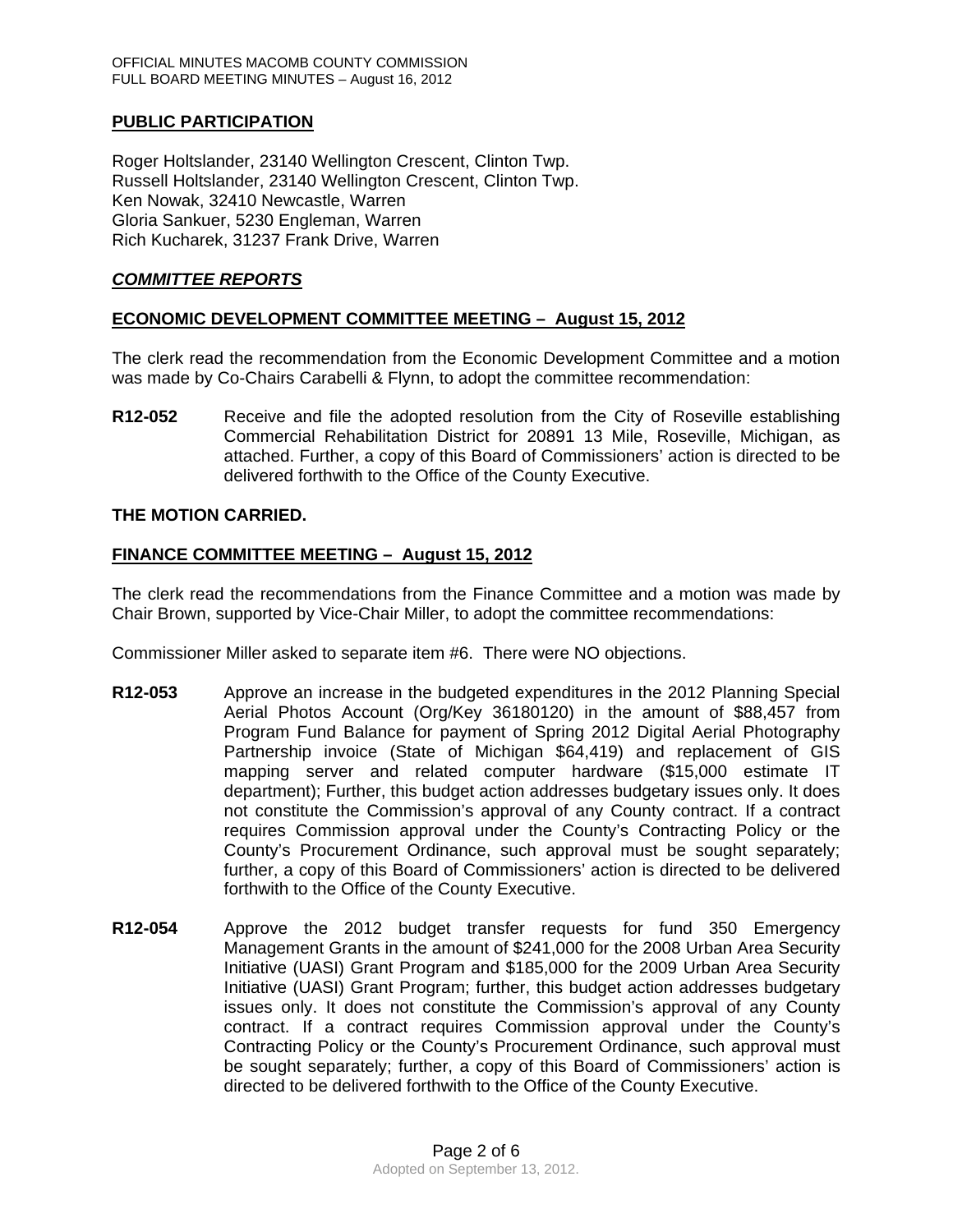- **R12-055** Approve increases in budgeted revenues and expenditures in the 2011/12 Health Grant Fund in the net amount of \$105,405 to account for differences between the final amounts awarded and the amounts included in the 2011/12 budget approved by the Board of Commissioners in September, 2011; further, this budget action addresses budgetary issues only. It does not constitute the Commission's approval of any County contract. If a contract requires Commission approval under the County's Contracting Policy or the County's procurement ordinance, such approval must be sought separately; further, a copy of this Board of Commissioners' action is directed to be delivered forthwith to the Office of the County Executive.
- **R12-056** Approve the 2012 budget transfer to decrease Supplies/Services by \$90,000 and decrease Contract Services by \$135,000 and to increase Capital Outlay by \$225,000 for Martha T. Berry Medical Care Facility, with an amendment as follows: in awarding this bid, that local firms shall be considered;" further, this budget action addresses budgetary issues only. It does not constitute the Commission's approval of any County contract. If a contract requires Commission approval under the County's Contracting Policy or the County's Procurement Ordinance, such approval must be sought separately; further, a copy of this Board of Commissioners' action is directed to be delivered forthwith to the Office of the County Executive.
- **R12-057** Concur with the Sheriff's Office and Finance Department request to make 2012 budget adjustments of rolling forward the ending 2011 balance of \$67,340 in the following account: 229 30551 State – Act 302 Training Funds; further, this budget action addresses budgetary issues only. It does not constitute the Commission's approval of any County contract. If a contract requires Commission approval under the County's Contracting Policy or the County's Procurement Ordinance, such approval must be sought separately; further, a copy of this Board of Commissioners' action is directed to be delivered forthwith to the Office of the County Executive.
- **R12-058** Approve increases in budgeted revenues and expenditures in the 2011/12 Health Grant Fund in the net amount of \$79,241 to account for differences between the final amounts awarded and the amounts included in the 2011/12 budget approved by the Board of Commissioners in September, 2011; further, this budget action addresses budgetary issues only. It does not constitute the Commission's approval of any County contract. If a contract requires Commission approval under the County's Contracting Policy or the County's Procurement Ordinance, such approval must be sought separately; further, a copy of this Board of Commissioners' action is directed to be delivered forthwith to the Office of the County Executive.
- **R12-059** Approve increases in budgeted revenues and expenditures in the 2011/12 Macomb County Community Services Agency's fund in the net amount of \$189,033 to account for differences between the final amounts awarded and the amounts included in the 2011/12 budget approved by the Board of Commissioners in September, 2011; further, this budget action addresses budgetary issues only. It does not constitute the Commission's approval of any County contract. If a contract requires Commission approval under the County's Contracting Policy or the County's Procurement Ordinance, such approval must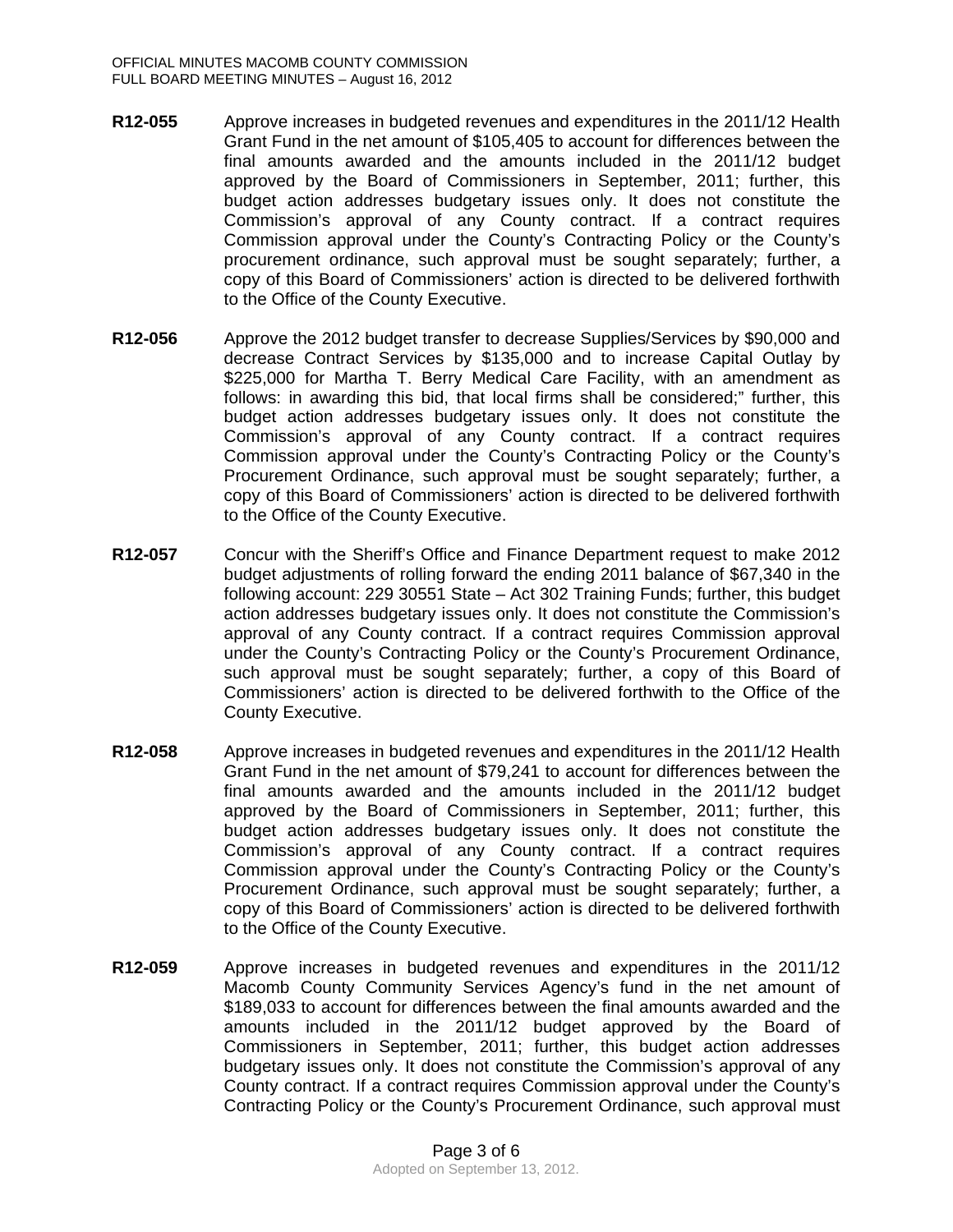be sought separately; further, a copy of this Board of Commissioners' action is directed to be delivered forthwith to the Office of the County Executive.

**R12-060** Approve the increases in the 2011/12 Macomb County Community Services Agency's food program in Donations (Revenues) and Supplies-Food (Expenditures) in the amount that donations exceed the current budget on a year-to-date basis; the current actual donations exceed budgeted donations by \$7,000; further, this budget action addresses budgetary issues only. It does not constitute the Commission's approval of any County Contract. If a contract requires Commission approval under the County's Contracting Policy or the County's Procurement Ordinance, such approval must be sought separately; further, a copy of this Board of Commissioners' action is directed to be delivered forthwith to the Office of the County Executive.

## **THE MOTION CARRIED.**

## **SEPARATED MOTION**

**R12-061** Authorize the Macomb County Juvenile Justice Center to hire Christine Richard to the position of Substitute Youth Specialist as per Macomb County's Charter 10.6.2; funding is available in 293 14662 70203; further, a copy of this Board of Commissioners' action is directed to be delivered forthwith to the Office of the County Executive. (Roll call vote: Yes-Carabelli, Fraschetti, Gralewski, Sabatini, Sauger, Vosburg and Brown; No-Flynn, Moceri and Miller).

**THE SEPARATED MOTION CARRIED.** (Record Miller, Tocco, Moceri & Flynn NO votes)

#### **CORRESPONDENCE FROM EXECUTIVE**

None

## **RESOLUTIONS**

#### **MOTION**

A motion was made by Commissioner Carabelli, to adopt the following Resolution, supported by Commissioner Sauger.

**Res. No. 12-13** Revenue Bonds for Wastewater Disposal, (offered by Board Chair on behalf of the Board; recommended by Finance Committee on 08/15/12)

A roll call vote was taken.

Voting Yes were: Brown, Carabelli, DiMaria, Flynn, Fraschetti, Gralewski, Miller, Moceri, Sabatini, Sauger, Smith, Tocco & Vosburg. There were 13 Yes votes.

There were 0 No votes.

#### **THE MOTION CARRIED.**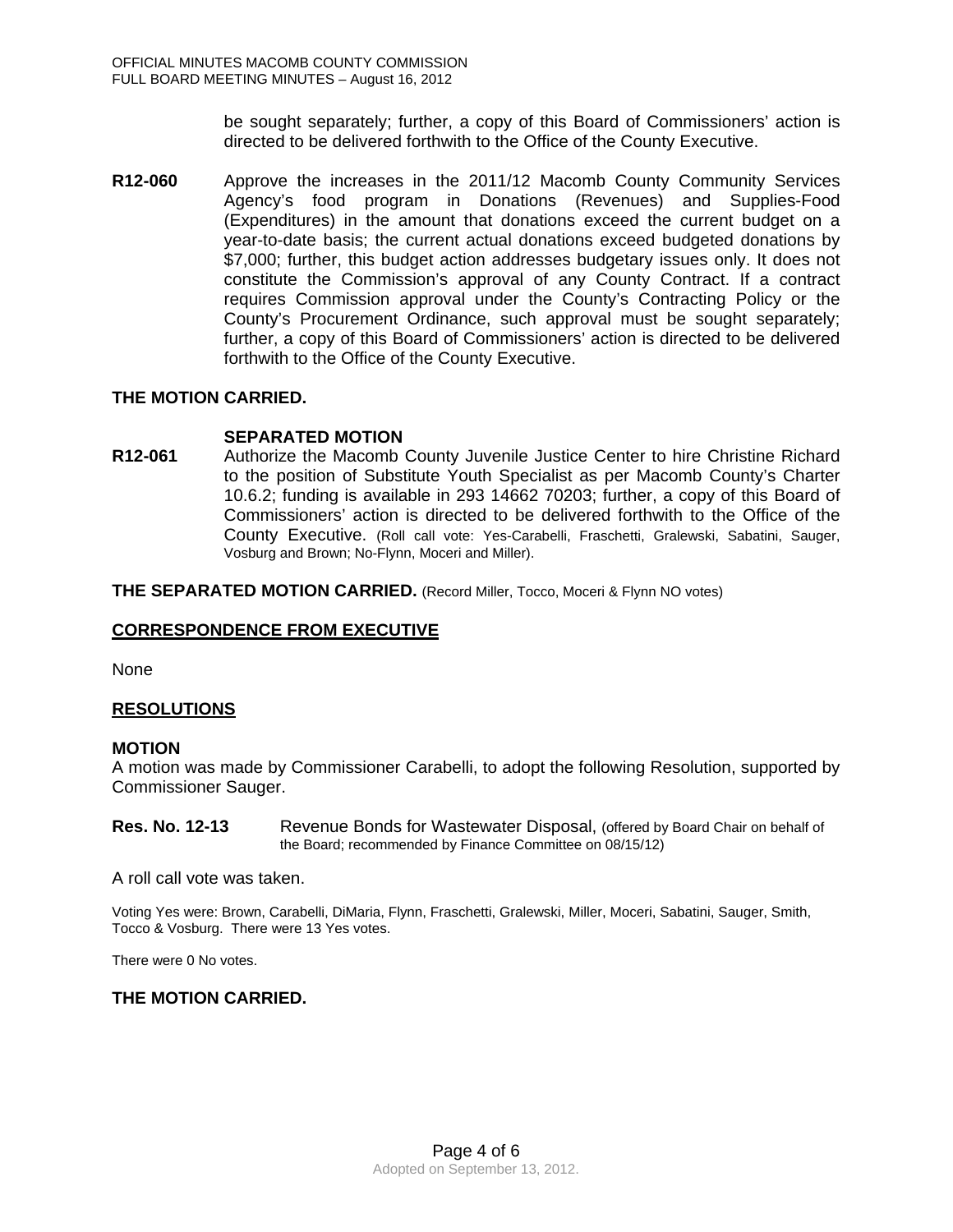## **MOTION**

A motion was made by Commissioner Brown to adopt the following Resolution, supported by Commissioner Carabelli.

**Res. No. 12-14** Concur with the Appointment of Sandy Jurek as the County Information Technology Director, (offered by Board Chair)

**THE MOTION CARRIED.** (Record DiMaria and Tocco NO votes, Flynn abstained).

### **PROCLAMATIONS**

#### **MOTION**

A motion was made by Commissioner DiMaria, to adopt the following Proclamations, supported by Commissioner Brown.

| Proc. #12-30 | Commending Debbie Hampton on Her Years of Service to the<br>Community, (offered by Smith; recommended by Committee on 08/15/12)                                                                                                    |
|--------------|------------------------------------------------------------------------------------------------------------------------------------------------------------------------------------------------------------------------------------|
| Proc. #12-29 | Proclaiming September $11^{th}$ – September 17, 2012 as Patriot Week and<br>September 17 <sup>th</sup> As Constitution Day in Macomb County, (offered by Board<br>Chair; recommended by Finance Committee on 08/15/12)             |
| Proc. #12-28 | Commemorating the Month of October 2012 as Respect Life Month in<br>Macomb County, (offered by Vosburg, Brown, Carabelli, DiMaria, Fraschetti,<br>Gralewski, Sabaini and Sauger, record Flynn, Moceri, Tocco and Miller NO votes). |

#### **THE MOTION CARRIED.**

#### **NEW BUSINESS**

Commissioner DiMaria spoke addressed the public comments about right to life and also spoke about the County Executive and the Charter.

Commissioner Fraschetti spoke about procedures in the Charter and his run for Sheriff.

Commissioner Tocco reminded the Commission that the Rules of Procedure were required to be sent to the Ethics Board today.

Commissioner Brown questioned the notes of the Ethics Committee meeting, which Commissioner Tocco indicated she reviewed and added additional notes to.

#### **PUBLIC PARTICIPATION**

Roger Holtslander, 23140 Wellington Crescent, Clinton Twp. Russell Holtslander, 23140 Wellington Crescent, Clinton Twp. Gloria Sankuer, 5230 Engleman, Warren Sal Ales, 41715 Stratton, Clinton Township